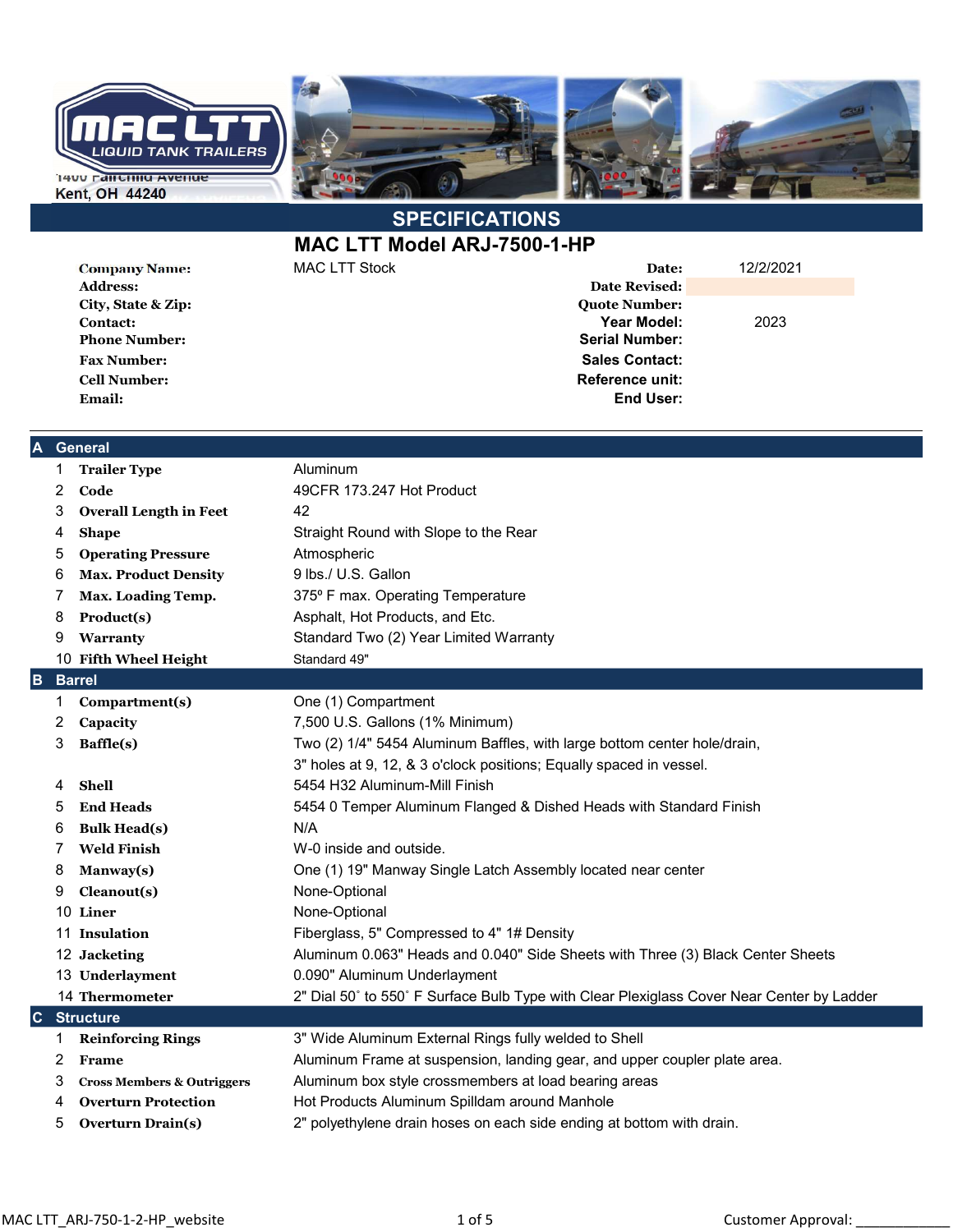## MAC LTT Model ARJ-7500-1-HP

Date Revised: Serial Number:

| D  |                | <b>Running Gear</b>              |                                                                                    |
|----|----------------|----------------------------------|------------------------------------------------------------------------------------|
|    |                | 1 Suspension                     | Hendrickson Intraxx AANT23K, 23,000 lb with 49" axle spacing.                      |
|    |                | 2 Axles                          | 71 1/2" Track with 5.75" diameter; HP Spindles with Same Inner and Outer Bearings. |
|    |                | 3 Number of Axles                | Two $(2)$                                                                          |
|    |                | 4 Lift Axle                      | None-Optional                                                                      |
|    |                | $5 \text{ Hub}(s)$               | Drum and Disc Brake Options Available                                              |
|    |                | $6$ Drum $(s)$                   | Drum and Disc Brake Options Available                                              |
|    |                | 7 Dump Valve                     | Push/Pull Valve with Auto Reset mounted Roadside Forward of Suspension Frame       |
|    |                | 8 Brakes/Brake Chambers          | Drum and Disc Brake Options Available                                              |
|    |                | 9 Dust Shields                   | Sealed Dustshield (Standard Disc Brakes)                                           |
|    |                | 10 Slack Adjusters               | Drum and Disc Brake Options Available                                              |
|    |                | 11 Warranty                      | Hendrickson Extended Life System "HXL5" with Federal Mogul Hub Seals               |
|    |                | 12 Glandhands                    | Supply and Service at Front                                                        |
|    |                | 13 ABS                           | Wabco 4S/2M System Wired to Blue Wire with Rear Malfunction Warning Light          |
|    |                | 14 Roll Stability System         | <b>ABS with Roll Stability System</b>                                              |
|    |                | 15 Air System                    | To D.O.T. specifications, Aluminum air tank                                        |
|    |                | 16 Tank Drain/Dryer              | Petcock Valve at bottom of each Tank                                               |
|    |                | <b>17 Suspension Frame</b>       | Heavy Duty Aluminum Extruded Frame                                                 |
|    |                | 18 Bumper                        | Heavy Duty Hot Products Aluminum Split Bumper                                      |
|    |                | 20 Underride Protection          | None when DOT 12" Wheels Back Exemption Applies                                    |
| E. |                | <b>Tires/Wheels Running Gear</b> |                                                                                    |
|    | 1.             | Wheels                           | Hub Piloted 10 Hole Aluminum Disc,                                                 |
|    | 2              | <b>Tires</b>                     | Goodyear RSS 11R22.5 Tires                                                         |
|    | 3              | <b>Number of Tires</b>           | Eight (8)                                                                          |
|    | 4              | <b>Tire Inflation System</b>     | <b>None-Optional</b>                                                               |
| F  |                | <b>Fenders</b>                   |                                                                                    |
|    | 1.             | <b>Fenders-Front</b>             | Two (2) Aluminum Contour                                                           |
|    | 2              | <b>Fenders-Rear</b>              | Two (2) Aluminum Contour                                                           |
|    | 3              | <b>Mudflaps</b>                  | MAC LTT Mudflaps behind Front and Rear Fenders.                                    |
| G  |                | <b>Landing Gear</b>              |                                                                                    |
|    | 1.             | <b>Landing Gear</b>              | Jost AX150 Alumilight Landing Gear                                                 |
|    | $\overline{2}$ | <b>Crank Location</b>            | Roadside                                                                           |
|    |                | <b>H</b> Upper Fifth Wheel       |                                                                                    |
|    | 1.             | <b>King Pin Plate</b>            | 5/16" Upper Plate with Hubbed Kingpin.                                             |
|    |                | Ladder/Platform/Walkway          |                                                                                    |
|    | 1.             | Ladder(s)                        | Dual Step Aluminum Bolt-On Ladder located on Curbside for access to Manhole        |
|    | 2              | <b>Safety Hand Rails</b>         | Hand Rails outside of Main Ladder Rails                                            |
|    | 3              | <b>Top Walkway</b>               | 12" Wide Aluminum Gripstrut Walkway around all four sides of Manhole area          |
|    |                |                                  | Note: *Set Catwalk as low as Possible - Not Flush with Top                         |